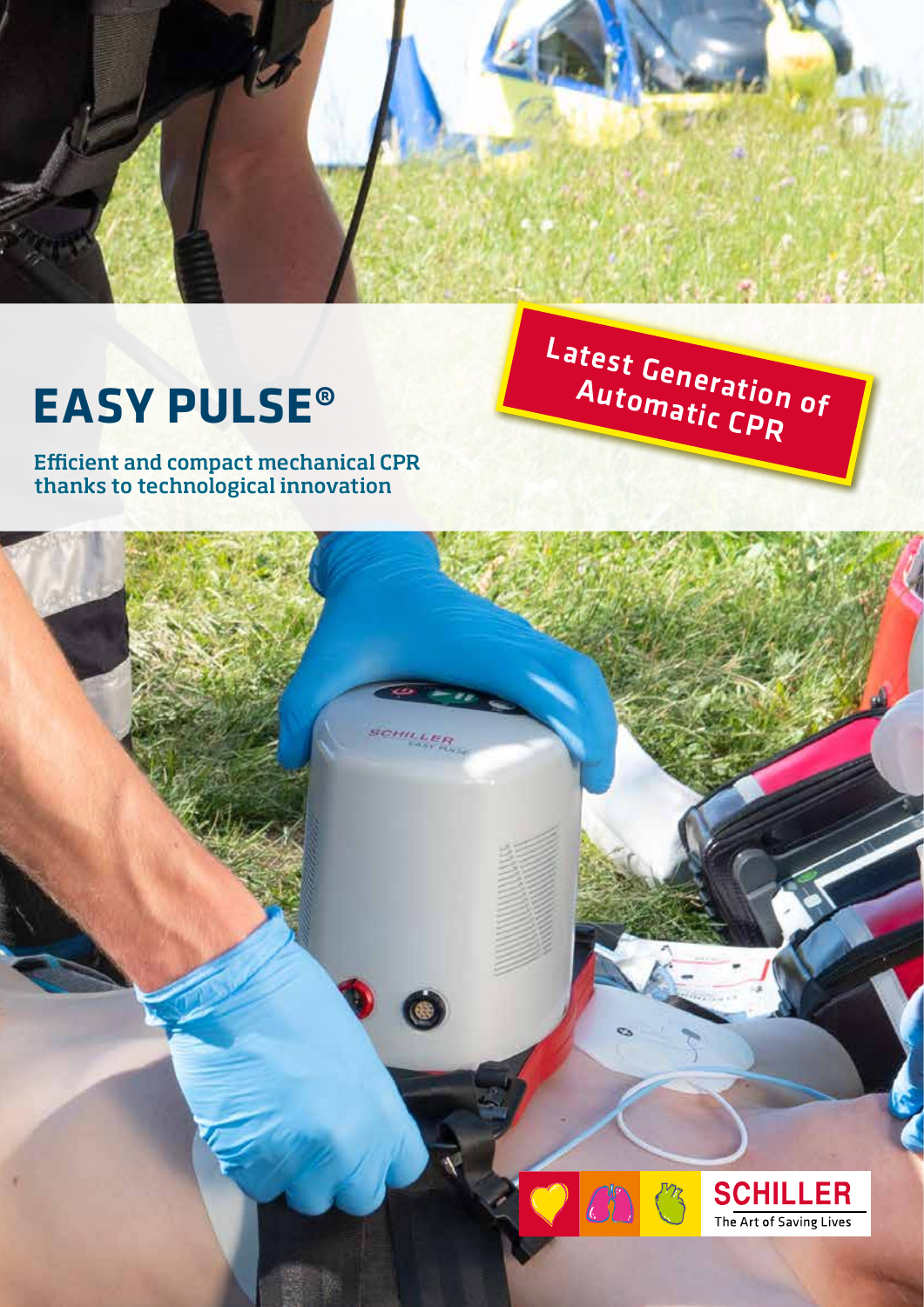# EASY PULSE®

SCHILLER has taken the next step in improving CPR quality further with the launch of the unbelievably small and light mechanical chest compression device: the EASY PULSE.



Performing manual chest compressions well for an extended period of time is almost impossible. Not only is it physically demanding, but other actions are also required simultaneously, such as vital signs monitoring and defibrillation.

SCHILLER's EASY PULSE is the solution for more effective resuscitation: this portable, stand-alone device delivers chest compressions automatically at a consistent rate and depth. It is directly attached to the patient's upper body and can thus be used in any situation. Especially during transport, a high-quality uninterrupted chest compression can be guaranteed.

The EASY PULSE is such a simple device that a single person can operate it. Its size and weight are unparalleled: the EASY PULSE weighs 3.5 kg, opening up entirely new possibilities e.g. for air rescue services.

## **LATEST GENERATION OF AUTOMATIC CPR DEVICES**

The EASY PULSE has a unique combination of stamp and band which allows a 3D compression and therefore maximum efficiency.

The weight of the device is evenly spread over the baseplate and not on a single point and therefore has no influence on chest compressions nor on the recoil.



## **SLIDER**

The slider enables a relieved preparation of the patient for mechanical chest compressions. It also takes very little time to attach the device thanks to the practical buckle system – less than 15 seconds for trained personnel.



## **CHARGER**

Charger for 2 rechargeable batteries. Slot 1 for fast charging in approx. 45 minutes; if two batteries are charged simultaneously, normal charging duration is approx. 2 h. One full battery charge lasts for about 45 minutes operation.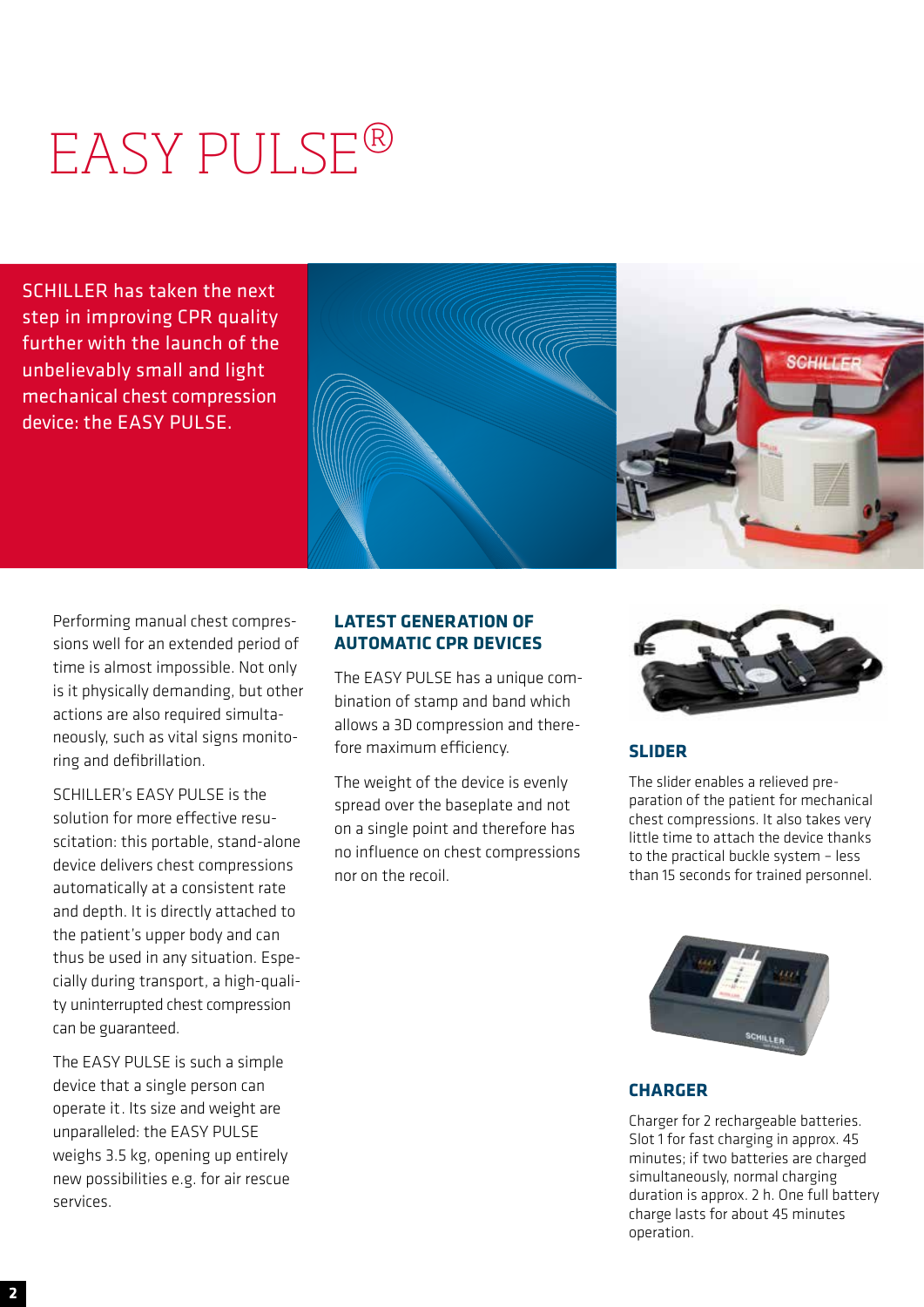



## **EASE OF USE**

In an emergency, every move has to be right. The EASY PULSE is simple and intuitive to operate: pressing two buttons is enough to initiate resuscitation immediately.



## **EXTERNAL POWER SUPPLY AND DIRECT CONNECTION CABLE**

A power supply unit for 100VAC to 240VAC input voltage is supplied. The EASY PULSE can be directly operated using a 12VDC – 48VDC power source via a special connection cable.

## **TECHNOLOGICAL INNOVATIONS**

## Lightweight

- Unbelievably small and light electrically driven CPR device, weighing 3.5 kg
- : Ideal for limited spaces

## Comprehensive

- Multidirectional chest compressions (3D)
- High-quality chest compressions of consistent rate and depth, which is impossible to achieve with manual compressions
- Possibility of 30:2 compression-ventilation cycle

## Simple

- : Thanks to slider and buckle system, it can be easily attached to the upper body
- $\div$  Easy to position easy to operate

## Additional features

- Replaceable battery with charge level indicator
- Autonomous operation for 45 minutes (with one battery)
- Connections: external DC input, USB